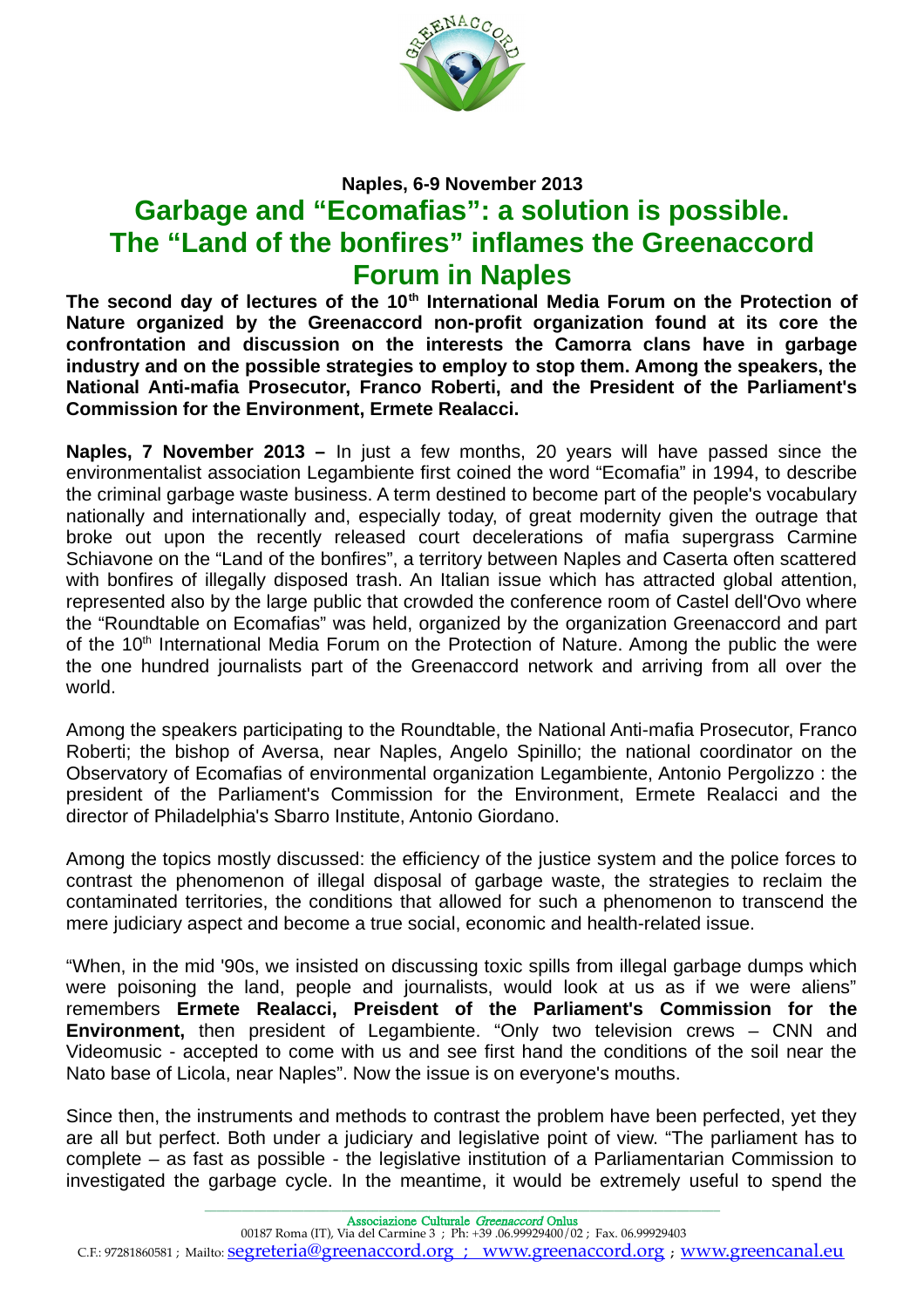

resources confiscated to the mafia on the recovery and reclamation of the damaged territories" Realacci explains, defending the State's decision to publicly publish the declarations of supergrass Carmine Schiavone, of the Casalesi clan, to the parliament's Ecomafia Commission back in 1997: "The institutions need to be secret-free on the matter. Even if Schiavone's words actually did not add that much more to what we already knew".

But even when reclaiming the intoxicated territories one must precisely locate where to operate and carefully avoid for the organized crime to take advantage of the money inflow: "Generalizing, like Schiavone does in his declarations, is a paradoxical favor we would make to the mafia clans, because it deletes the borders defining where legal and high-quality economies can cherish and become a strong real alternative to those polluted by the mafia families".

**National Anti-mafia Prosecutor, Franco Roberti,** addressed the ways and instruments necessary to pursue environmental crimes. His words expressed both remorse for the past mistakes and hope for the future. "I remember that time a mafioso told me that he was working with garbage and not with cocaine because the criminal consequences were minor". Until 2001 such crimes only foresaw a penalty and this – Roberti explains - "would prevent us from using wiretaps, from involving Interpol and charging the involved for criminal conspiracy". Luckily the situation has now changed, thanks to the laws introduced between 2006 and 2010. "Last year's ratification of a collaboration between the Anti-mafia Commission and the State Forestry Corps has allowed us to do preventive investigations on the interested territories and allowed us to intervene at the right moments".

But the problem is far from a solution. Both because the organized crime has improved and built worldwide networks to transfer the garbage waste abroad (China, Eastern Europe and the Horn of Africa are the most targeted) and it is infiltrating the Green economy market by investing in wind farms, biomass and solar energy ("the case regarding the wind farm on the Capo Rizzuto Island is just the tip of the iceberg" warns Roberti). And also because the difficulty in pursuing environmental crimes is intensified by the old problems in the Italian justice system, too overloaded and bulky: "While the anti-mafia criminal laws do work – Roberti remarks – the ordinary criminal law languishes. Still today many criminal offenses are barred statute, with 50% peeks. Inevitably there is a strong request to the Government and the Parliament to modify the current system of barred statute to extend the time judges need to reach a definitive verdict".

All matters and issues well known to those who have been addressing the garbage issues for a while. Like Legambiente, who has been producing a yearly "Ecomafia" report since '94. "Supergrass Schiavone's declarations simply confirm what we have been stating for two decades" says **Antonio Pergolizzi, the National Coordinator of Legambiente's Ecomafia Observatory,** attacking and accusing practices of wide sectors of the State. "Part of the reason why the local mafia has infiltrated the garbage business is also because the State was not present enough in that sector. And the more toxic, dangerous and hard to legally dispose was the waste, the higher were the profits". And this is how the territory was literally poisoned: "roads were built with cement mixed with garbage" Pergolizzi denounces "even in the roads they have hidden toxic and radioactive waste".

The main cause is obviously the mafiosi's hunger for profit. But not only. The compliance of professionals, administrators and politicians was also crucial. "Not even one of all the investigations conducted was white-collar free. Politicians, bureaucrats, public employees and private experts had active responsibility. This is why the solution can not be merely judicial. We

\_\_\_\_\_\_\_\_\_\_\_\_\_\_\_\_\_\_\_\_\_\_\_\_\_\_\_\_\_\_\_\_\_\_\_\_\_\_\_\_\_\_\_\_\_\_\_\_\_\_\_\_\_\_\_\_\_\_\_\_\_\_\_\_\_\_\_\_\_\_\_\_\_\_\_\_\_\_\_\_\_\_\_